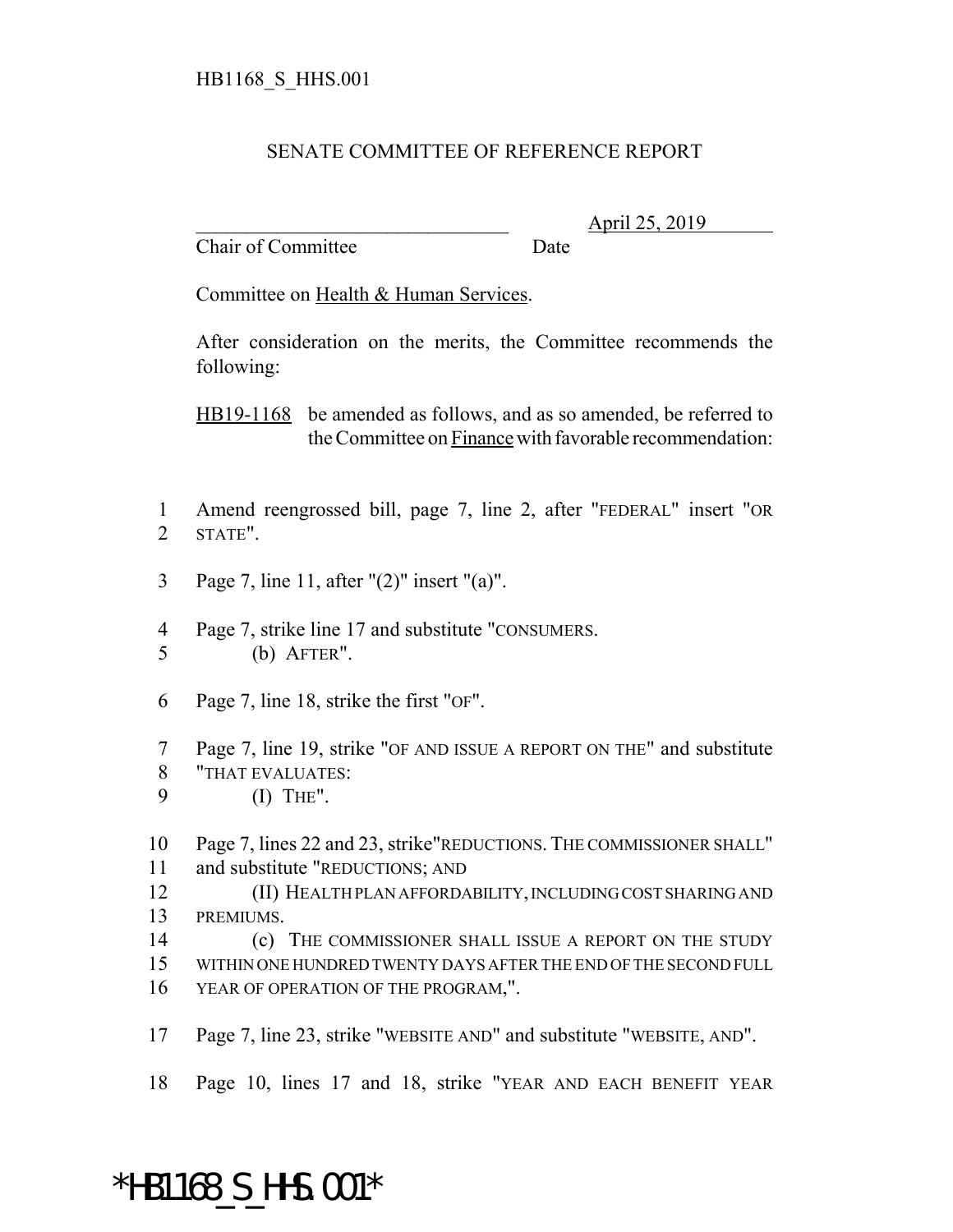- THEREAFTER," and substitute "YEAR,".
- Page 10, line 19, strike "THE APPLICABLE".
- Page 10, strike lines 20 and 21 and substitute "THAT BENEFIT YEAR BY
- MARCH 15, 2020. IN SETTING THE PAYMENT PARAMETERS.".
- Page 11, line 6, strike "APPROVED".
- Page 13, line 26, strike "APPROPRIATED" and substitute "EXPENDED".
- Page 14, line 18, strike "1 EACH YEAR THEREAFTER," and substitute "1, 2021,".
- Page 15, line 3, strike "AND".

 Page 15, line 5, strike "10-16-1108." and substitute "10-16-1108; (III) THE FOLLOWING AMOUNTS TRANSFERRED FROM THE GENERAL

 FUND TO THE REINSURANCE PROGRAM CASH FUND, BUT ONLY IF HOUSE BILL 19-1245 IS ENACTED AT THE FIRST REGULAR SESSION OF THE SEVENTY-SECOND GENERAL ASSEMBLY AND BECOMES LAW:

- (A) FIFTEEN MILLION DOLLARS, TRANSFERRED TO THE FUND ON JUNE 30, 2020; AND
- (B) FORTY MILLION DOLLARS, TRANSFERRED TO THE FUND ON JUNE 30, 2021;
- (IV) AN AMOUNT OF PREMIUM TAX REVENUES DEPOSITED IN THE 20 FUND PURSUANT TO SECTION  $10-3-209$   $(4)(a)(III)$ ; AND
- (V) ANY MONEY THE GENERAL ASSEMBLY APPROPRIATES TO THE 22 FUND FOR THE PROGRAM.".
- Page 15, line 6, after "INTO" insert "OR APPROPRIATED TO".

 Page 15, line 27, strike "BENEFIT YEAR," and substitute "AND 2021 BENEFIT YEARS, AS APPLICABLE,".

 Page 16, strike lines 1 through 23 and substitute "COMMISSIONER MAY ASSESS SPECIAL FEES AGAINST HOSPITALS, SUBJECT TO THE FOLLOWING: (A) FEES ASSESSED AGAINST HOSPITALS MUST COMPLY WITH AND NOT VIOLATE 42 CFR 433.68 AND, IN ANY YEAR, MUST NOT EXCEED THE LESSER OF FORTY MILLION DOLLARS OR THE MAXIMUM AMOUNT ALLOWED UNDER 42 CFR 433.68;".

## \*HB1168 S HHS.001\*  $-2$ -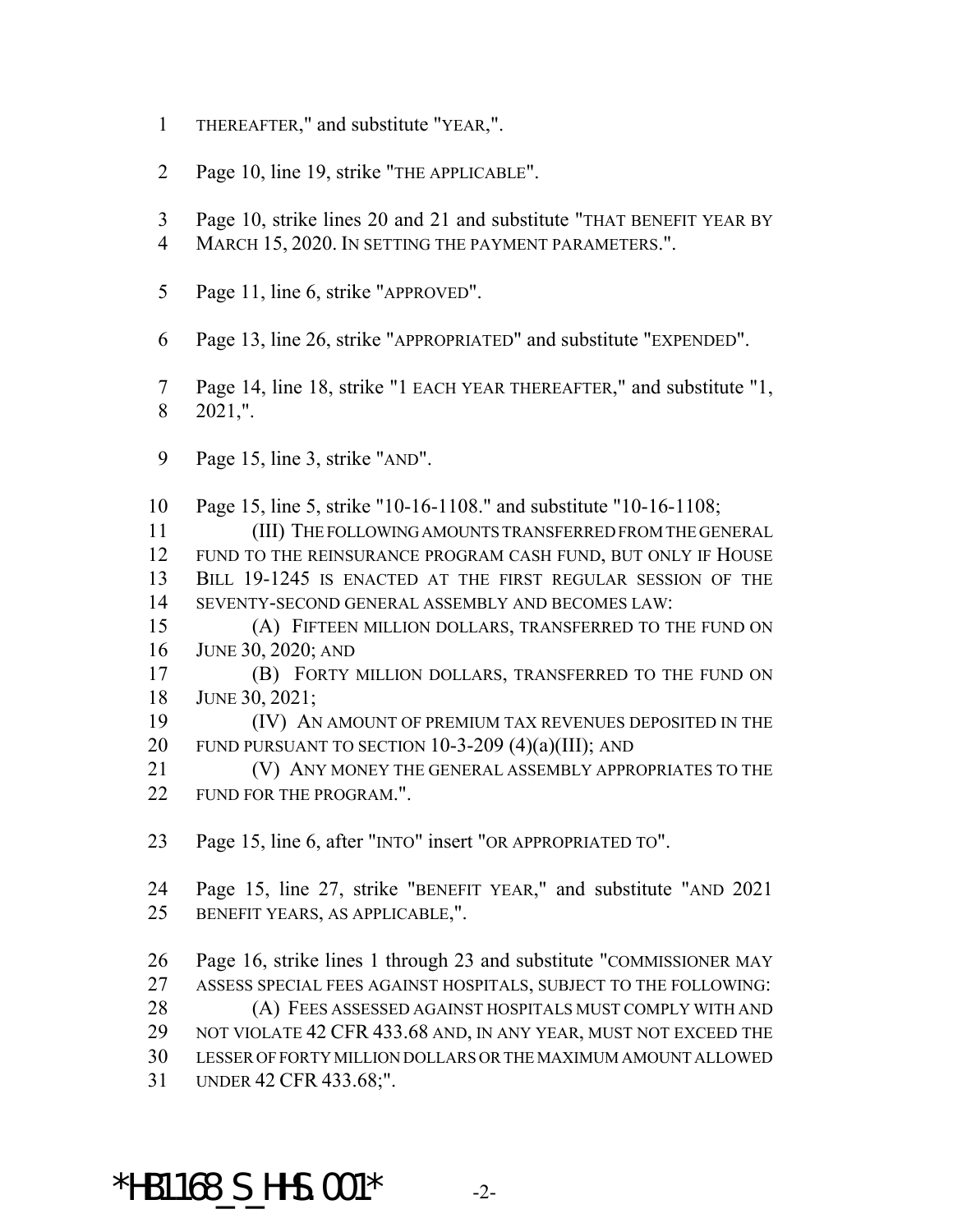- Page 16, strike line 27.
- Page 17, strike lines 1 through 4.
- Renumber succeeding subparagraph accordingly.
- Page 17, strike lines 19 through 25 and substitute "SECTION 9010 OF THE FEDERAL ACT.".
- Page 18, after line 1 insert:

 "(c) THE COMMISSIONER SHALL USE THE SPECIAL FEES ASSESSED PURSUANT TO THIS SUBSECTION (1) TO PAY THE ADMINISTRATIVE AND OPERATING EXPENSES OF THE REINSURANCE PROGRAM, INCLUDING REINSURANCE PAYMENTS AND EXPENSES OF THE PROGRAM, THE COMMISSIONER, AND THE DIVISION.".

- Reletter succeeding paragraph accordingly.
- Page 19, after line 13 insert:

 "(4) PRIOR TO ASSESSING SPECIAL FEES AGAINST HOSPITALS PURSUANT TO THIS SECTION, THE STATE SHALL REQUEST THE SECRETARY OF THE UNITED STATES DEPARTMENT OF HEALTH AND HUMAN SERVICES TO DETERMINE IF THE SPECIAL FEES ASSESSED ON HOSPITALS PURSUANT TO THIS SECTION, IN COMBINATION WITH ANY OTHER HEALTH-CARE-RELATED FEES, TAXES, AND ASSESSMENTS IMPOSED ON HOSPITALS BY THE STATE 20 THAT ARE SUBJECT TO 42 CFR 433.55, COMPLY WITH 42 CFR 433. IF THE SECRETARY DECLINES OR OTHERWISE FAILS TO AFFIRM COMPLIANCE WITH 42 CFR 433 IN WRITING SUCH THAT FEDERAL FINANCIAL PARTICIPATION 23 IN THE COLORADO MEDICAID PROGRAM PURSUANT TO 42 CFR 433 MAY BE AT RISK, THE COMMISSIONER SHALL NOT ASSESS SPECIAL FEES AGAINST HOSPITALS PURSUANT TO THIS SECTION.".

- Renumber succeeding subsection accordingly.
- Page 19, line 25, strike "FIVE-YEAR" and substitute "TWO-YEAR".

Page 21, line 18, strike "2024." and substitute "2023.".

Page 21, strike lines 19 through 27.

\*HB1168 S HHS.001\*  $-3$ -